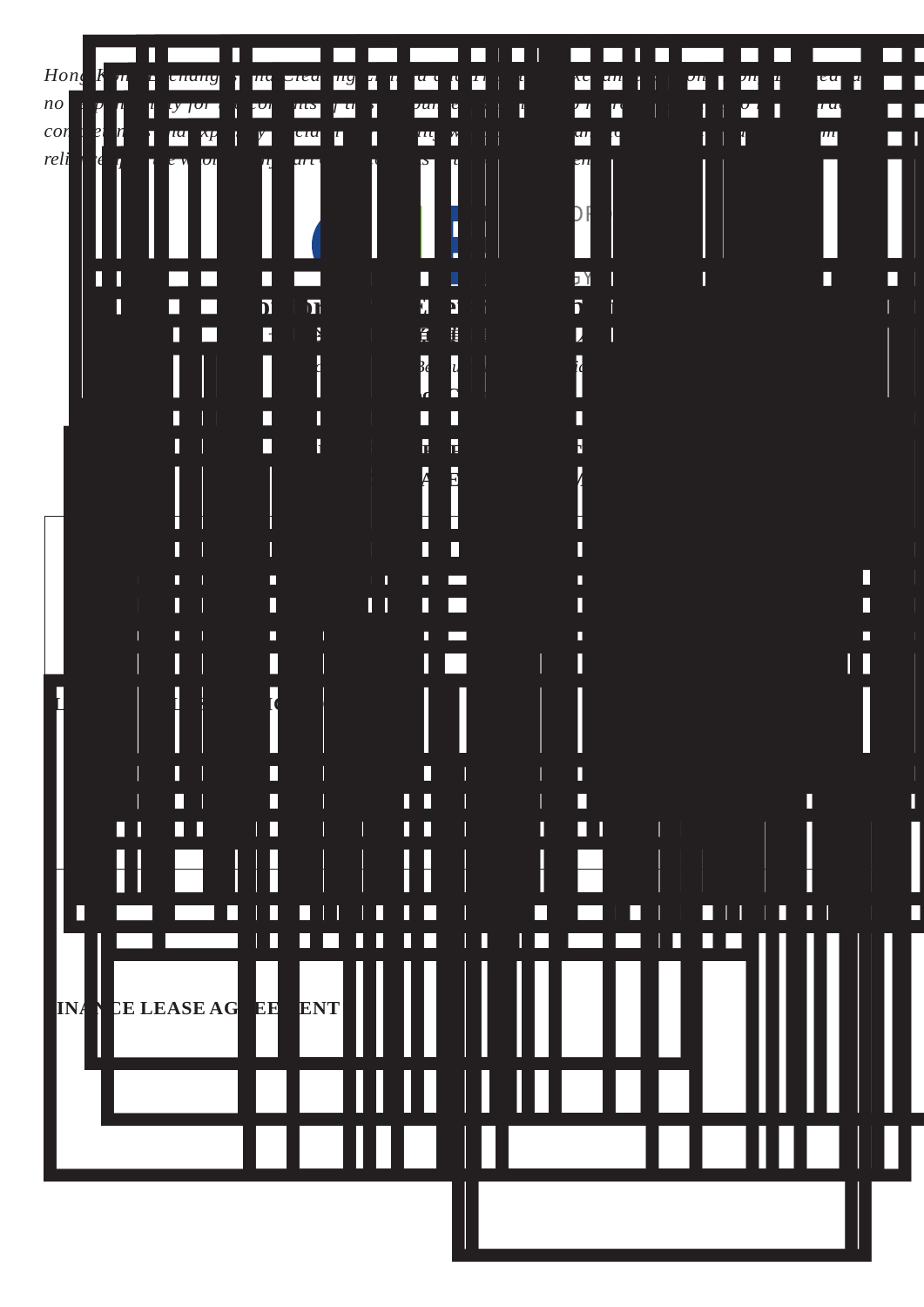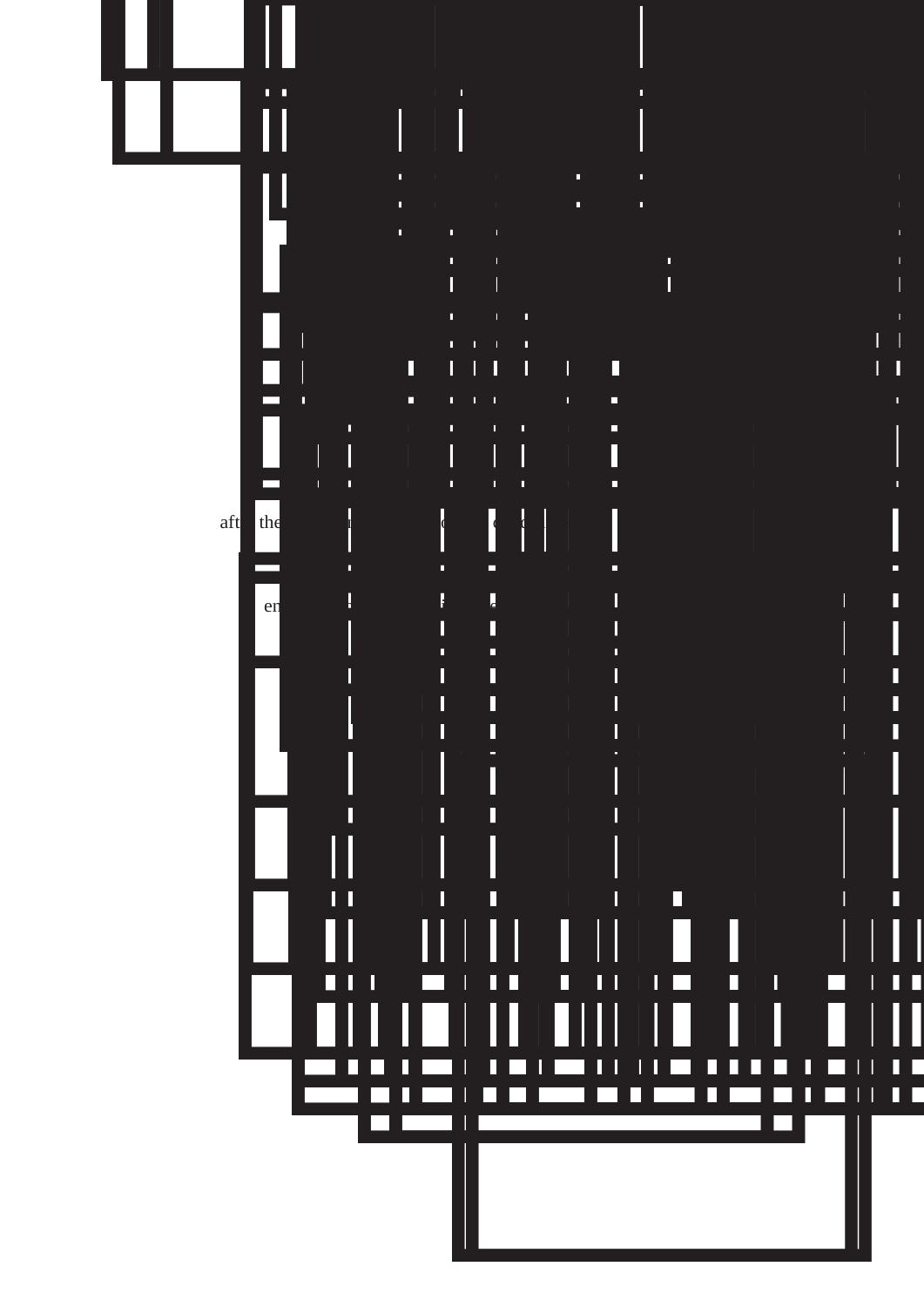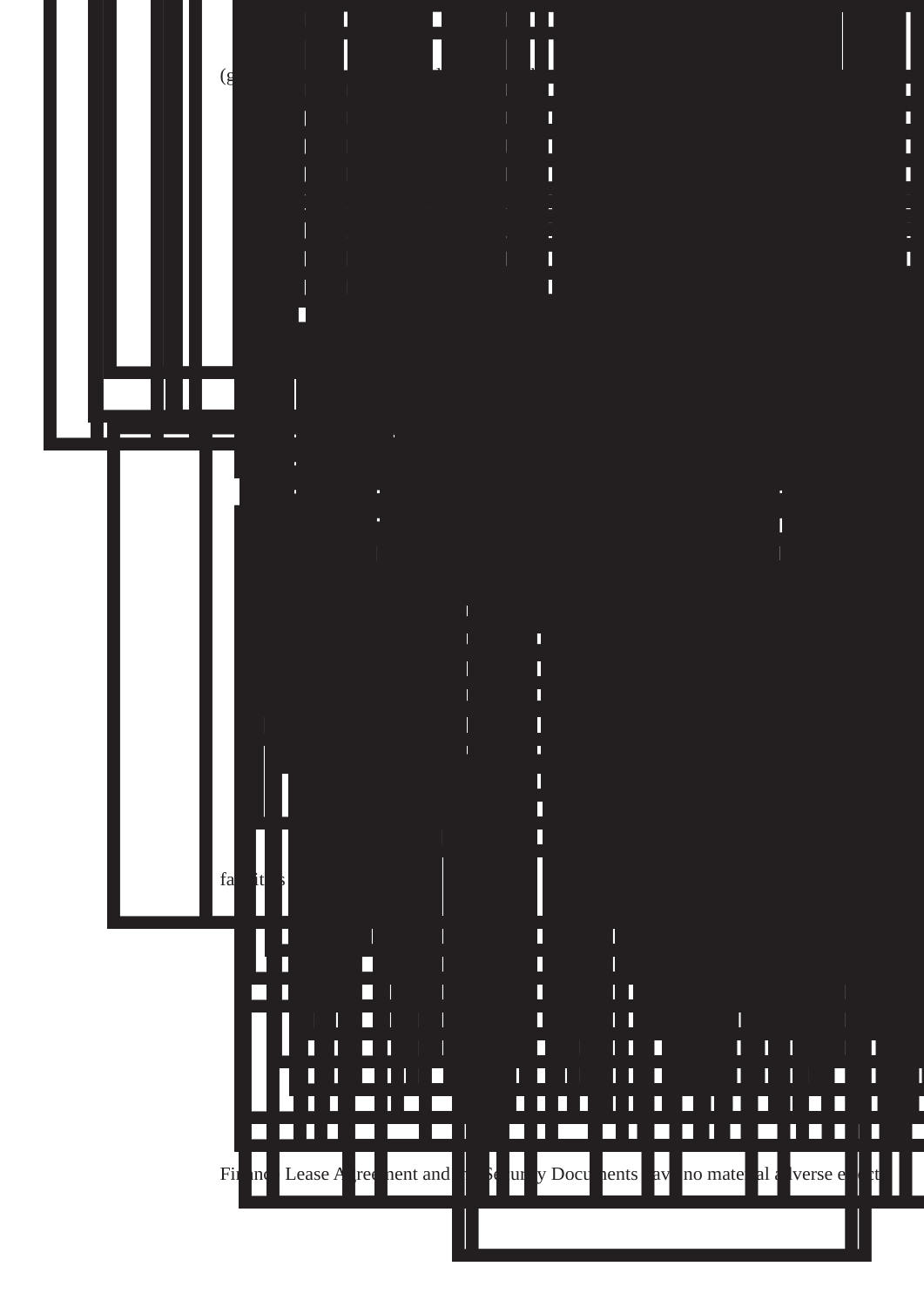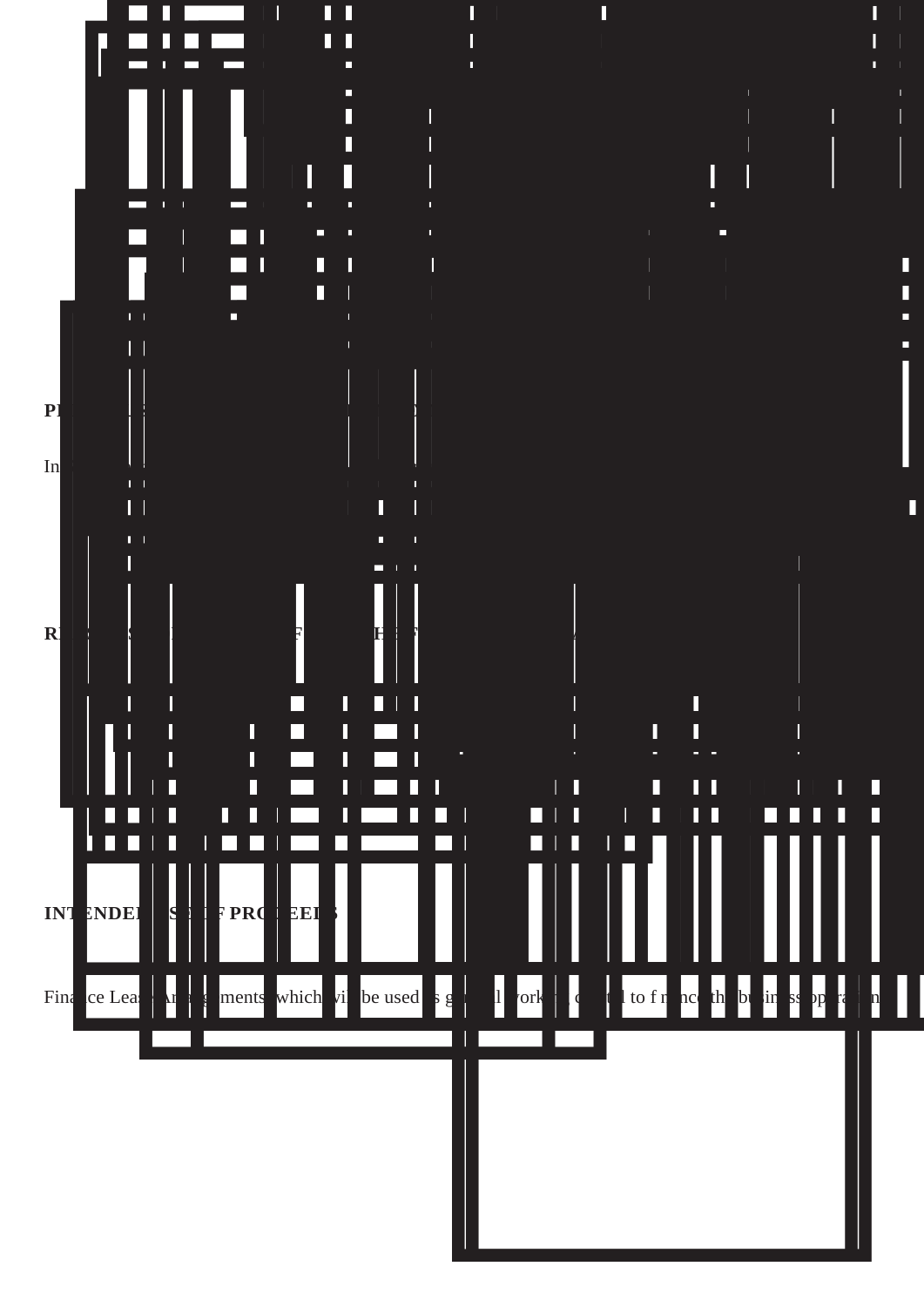

– 5 –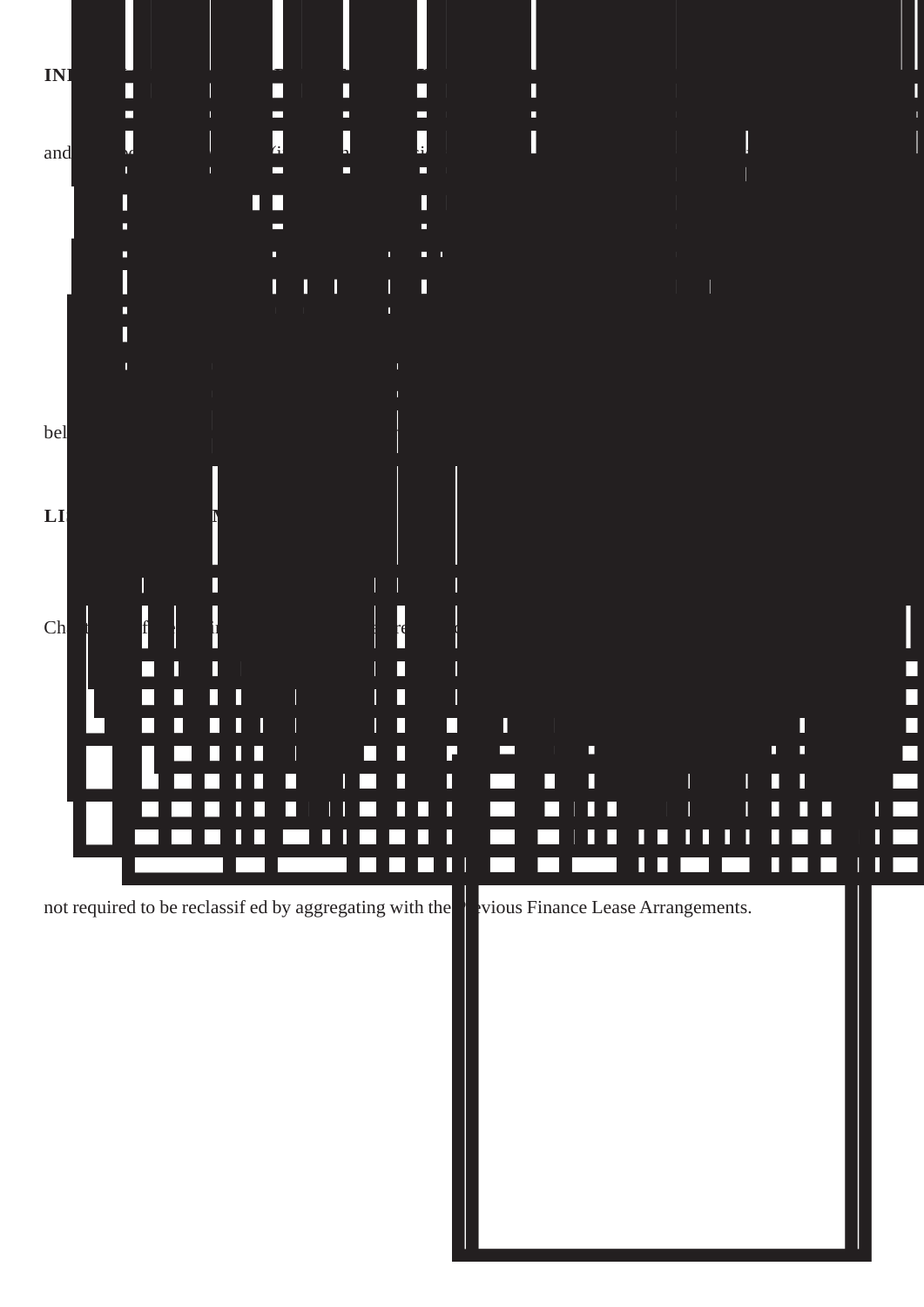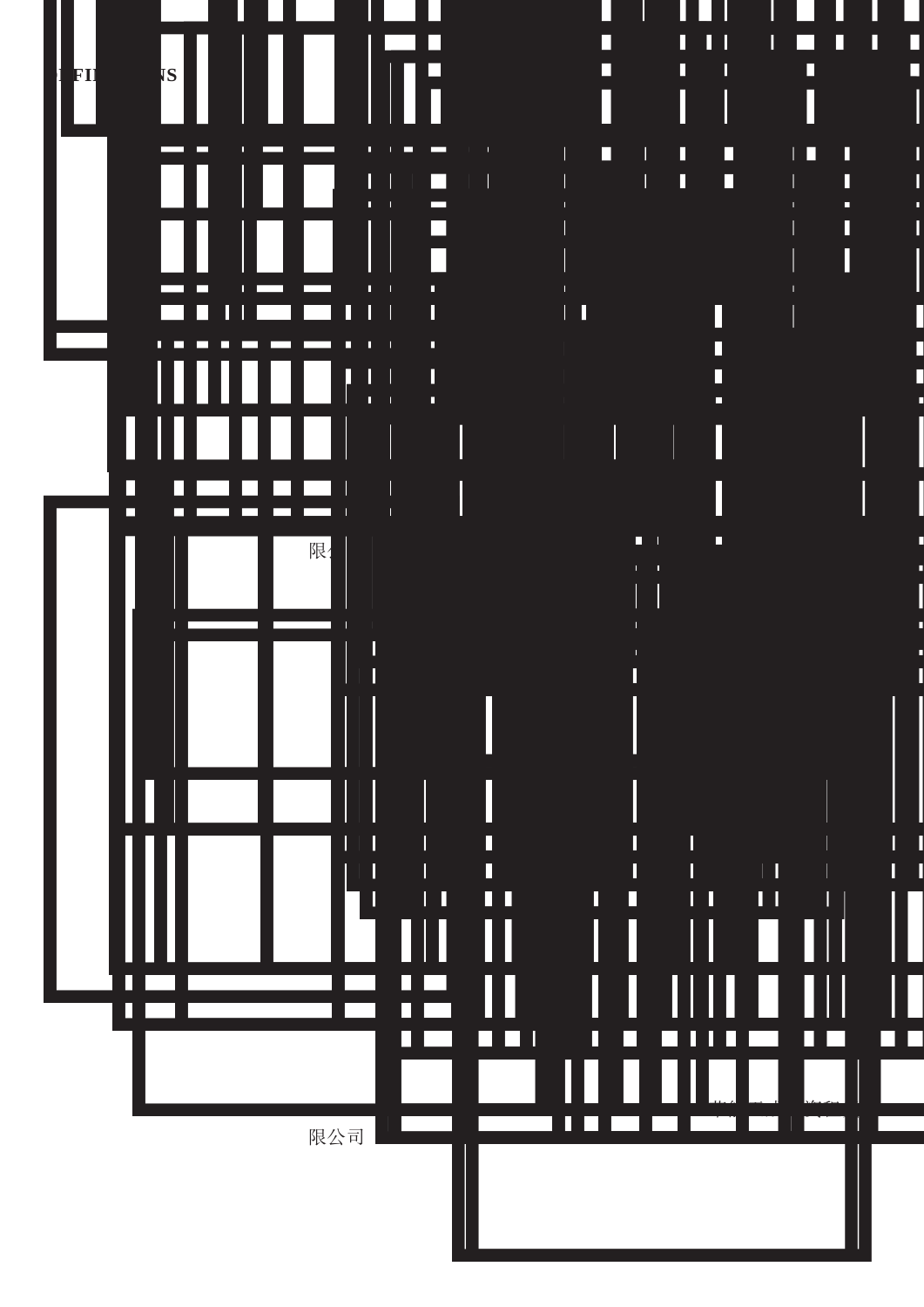